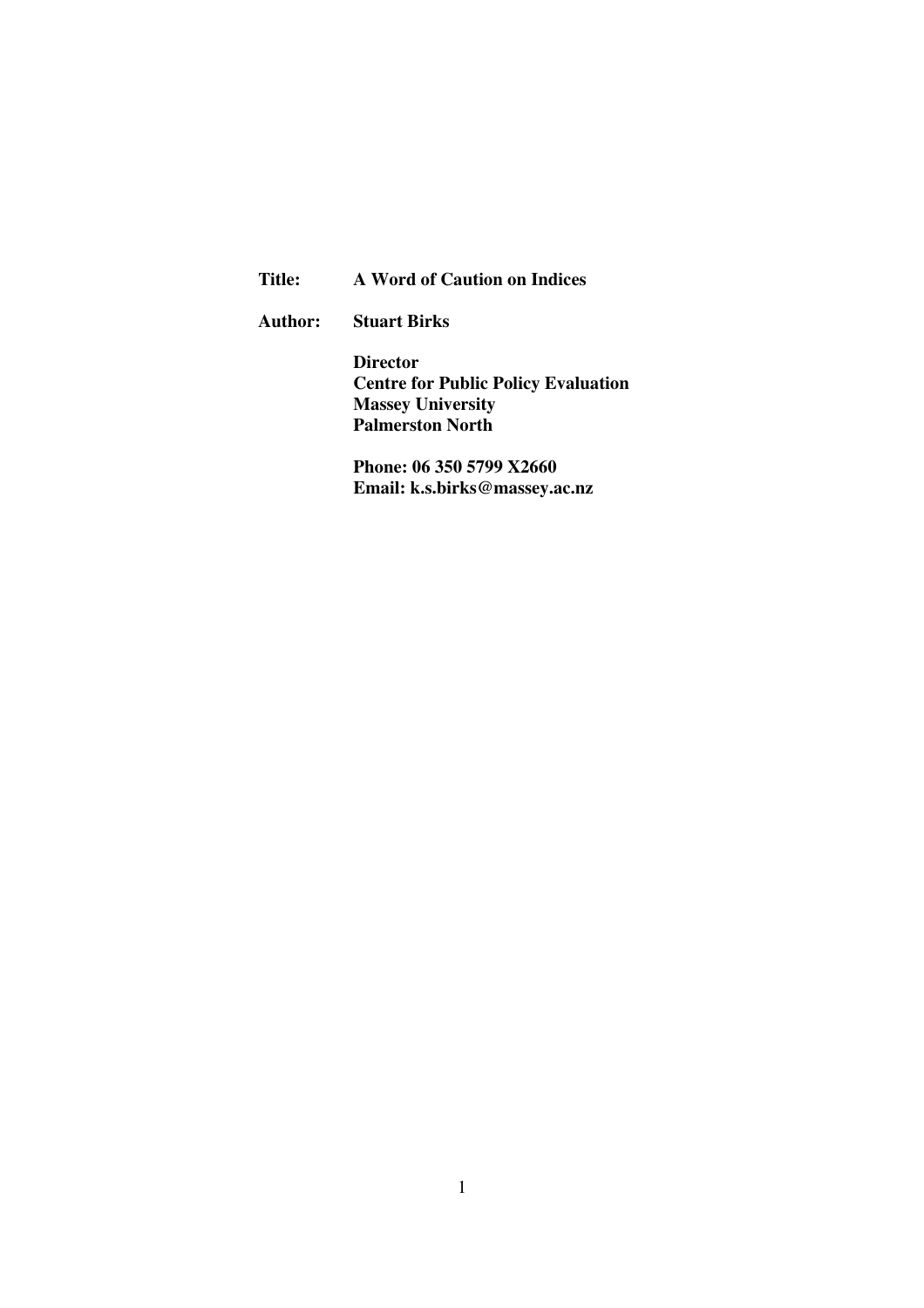### **Abstract**

A class of measures in the form of indices is increasingly being developed and used by researchers. Frequently such measures are treated as variables in regression equations. This is a questionable practice.

The construction of an index requires three steps: i) the constituent items have to be selected; ii) weights must be assigned to these items; and iii) values for each of the items must be determined. Unless there is a specific basis for each step, it may be possible to construct numerous indices, all apparently measuring the same phenomenon, but giving different results. Therefore, misleading results can be obtained when indices are treated as cardinal measures in regressions.

Reasons can be given for the decisions at each stage in the construction of price indices, and there are clear criteria for assessing the merits and accuracy of alternative options. The same cannot be said for many other indices, however. This paper takes the short form of the Economic Living Standard Index (ELSI) is an example. It is considered in the context of the above three steps, assessing whether decisions at each stage have a specific justification or are arbitrarily determined.

The paper then considers some of the distortions that may arise as a result of arbitrary decisions. It does this by first identifying the possibility that index values may not even provide a unique ordering. It then considers how results may vary even when the ordering is invariant to the construction process.

Finally, an index is an aggregate measure and hence is subject to the homogeneity requirement for the components of the aggregate in terms of the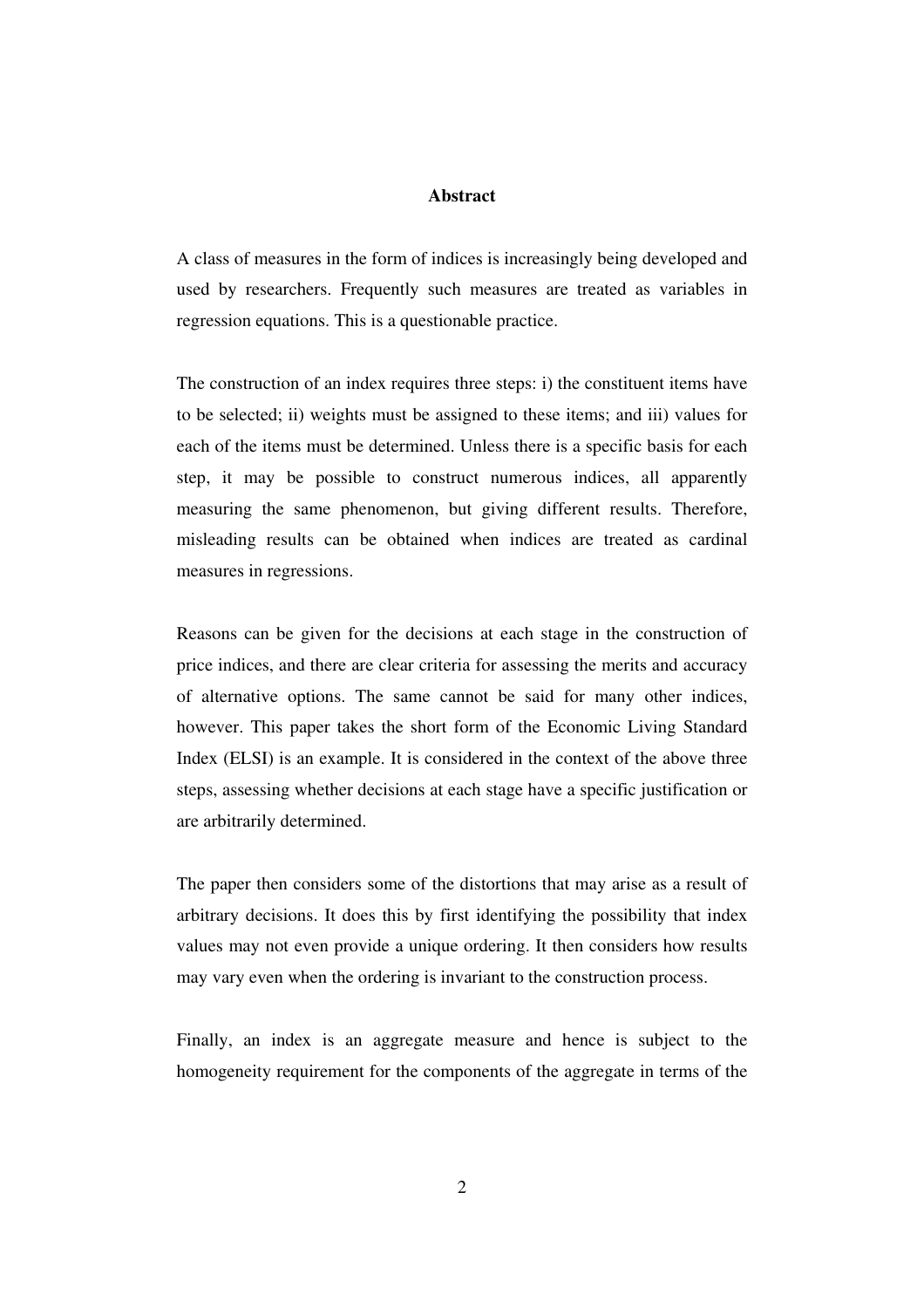relationships for which the aggregate is used. This means that the legitimacy of an aggregate is context-dependent.

The paper discusses these aspects from first principles. Clear grounds for caution are indicated.

## **1. Introduction**

In recent years a large number of indices have been developed as tools for analysis. To mention just a few, in health there is the Healthy Housing Index developed at the Wellington School of Medicine and Health Sciences ("The Healthy Housing Index,") and the Health Utilities Index (Feeny, Furlong, Boyle, & Torrance, 1995). More broadly there are the Financial Liberalisation Index (Abiad & Mody, 2005) and the Index of Globalisation (Dreher, 2006), and for numerous measures see the World Bank's Worldwide Governance Indicators ("Governance matters 2007: Worldwide governance indicators, 1996-2006,"). The World Bank collection includes six main indicators, each being a compilation of 14 to 24 components, these being themselves indices. As such measures are now common, it may be prudent to consider what they represent and what can be done with them.

From first principles, it could be considered that index construction requires a choice of components, plus the determination both of weights and of values for these components. Considering these three aspects, many indices may prove problematic or of limited value. Nevertheless, it would appear that insufficient caution often accompanies their construction and use. This paper uses the Economic Living Standard Index Short Form  $(ELSI<sub>SF</sub>)$  to discuss these points. The choice of this index was not due to any particular failings of that index, which is arguably better than many index measures currently in use. It is simply one developed in and for New Zealand and therefore of particular interest to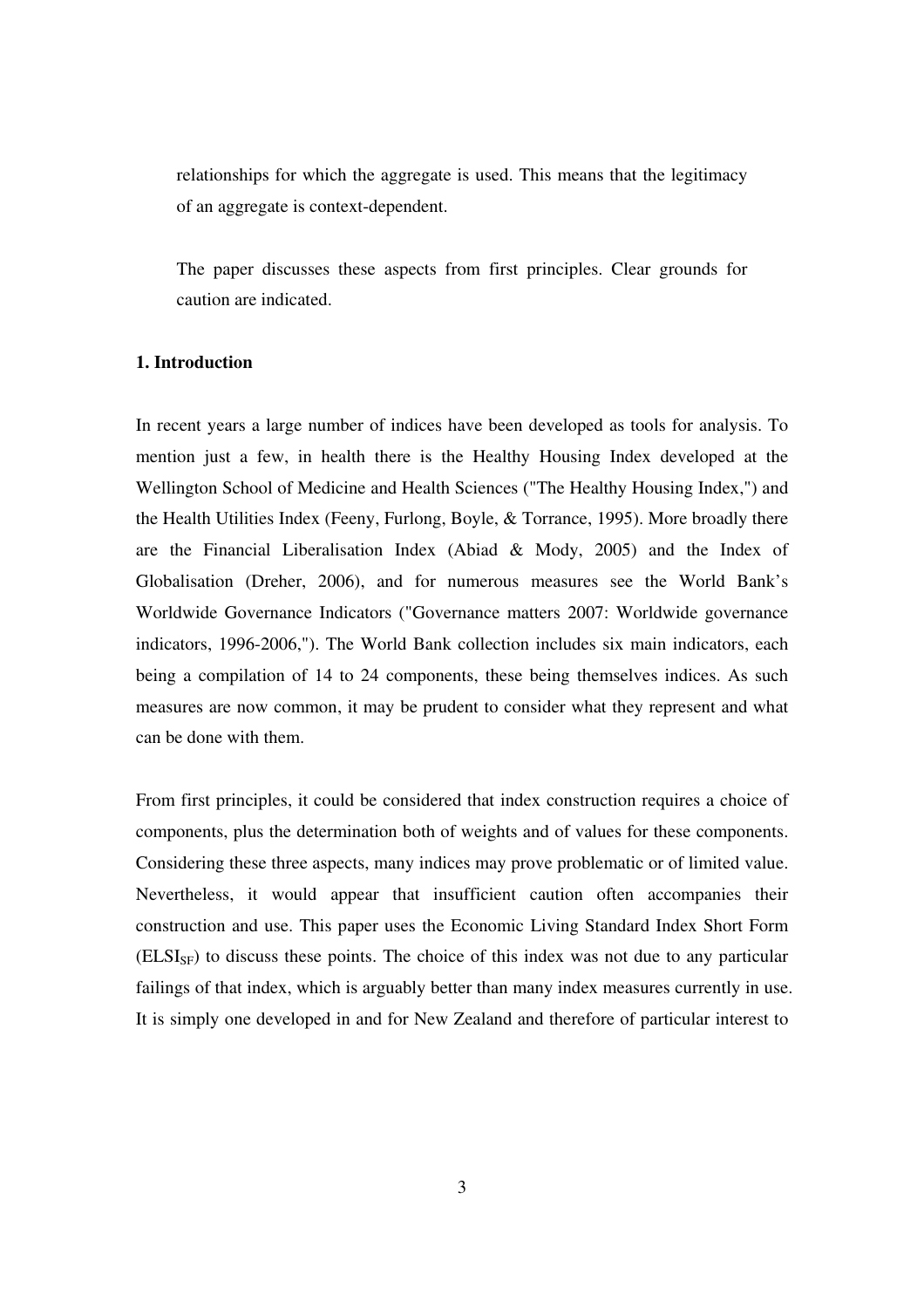readers of this journal. Other indices could have been chosen which are potentially far more problematic. $<sup>1</sup>$ </sup>

## **2. Basic Requirements**

 $\overline{a}$ 

The construction of an index requires three steps: i) the constituent items have to be selected; ii) weights must be assigned to these items; and iii) values for each of the items must be determined. These are not trivial tasks. Unless there is a specific basis for each step, it may be possible to construct numerous indices, all apparently measuring the same phenomenon, but giving different results.

Consider a price index such as the consumer price index. A "representative" bundle of goods and services is selected based on the spending of consumers. People may have their own unique patterns of expenditure, but we can nevertheless identify some average or representative individual or household. For that unit we can then determine, at a particular time, what goods and services are purchased, and in what quantities. The choice of bundle for calculation of the index can be challenged on the basis that it is not representative, and it can be verified as suitable by observing spending behaviour. The items are the goods and services selected, the weights are the quantities or volumes of these goods and services, and the values are the prices that are observed. These values are cardinal measures, thus it is legitimate to make statements such as price X is twice price Y.

The three steps, when applied to construct a price index, yield index values which have a clear meaning. Hence, the values give the relative cost of purchasing a specified bundle of goods and services, a bundle that has been determined to be representative of spending

<sup>&</sup>lt;sup>1</sup> See below the details on the Financial Liberalisation Index and the Gender Gap Index. On the other hand, this index is a simplified version of the original Economic Living Standards Index, the construction of which is more complex and has a sophisticated statistical basis (John Jensen, Spittal, Crichton, Sathiyandra, & Krishnan, 2002).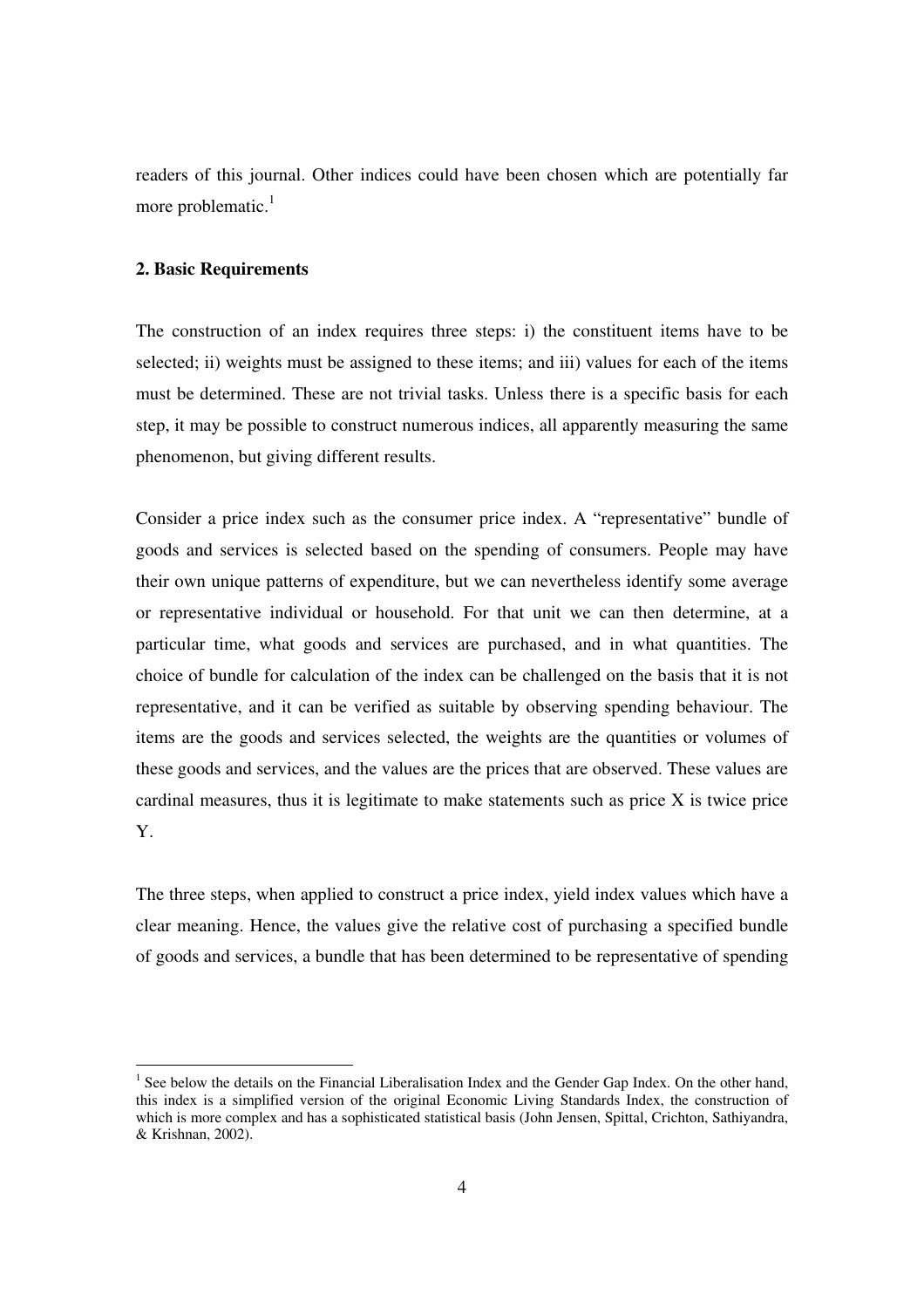patterns, compared to the cost in the base year.<sup>2</sup> The same should not be assumed for other indices.

## **3. An Example**

This paper will use a New Zealand index, the short form of the Economic Living Standard Index (ELSI), to illustrate some of the problems and limitations. The manual for the short form of the index describes it as follows:

*The Economic Living Standard Index Short Form (ELSISF) is a survey tool for measuring people's economic standard of living. Economic standard of living refers to the material aspect of wellbeing that is reflected in a person's consumption and personal possessions – their household durables, clothing, recreations, access to medical services, and so on. (The terms "living standards" and "standard of living" are used here interchangeably to refer to the same construct.) The ELSI*<sub>*SF</sub></sub> <i>tool yields a score from combining information from a set*</sub> *of items that require 4–6 minutes to administer.*(J Jensen, Spittal, & Krishnan, 2005, p. 1)

The pen and paper version starts with fourteen questions about items or activities each with the same four options for response. Hence the first item is:

| <b>Telephone</b>                                         |
|----------------------------------------------------------|
| $\mathbf{a} \Box \text{Yes}$ – have it                   |
| $\mathbf{b} \Box \mathbf{N}$ o – because I don't want it |
| $\mathbf{c} \square \mathbf{No}$ – because of the cost   |
| $d \square$ No – for some other reason                   |

<sup>&</sup>lt;sup>2</sup> Even price indices may be problematic. How might seasonal variations in supply and demand be accommodated in the selection of a representative bundle? What of items for which the price varies widely over time and over outlets? Should the lowest price be taken, or should the same store and brand be used each time?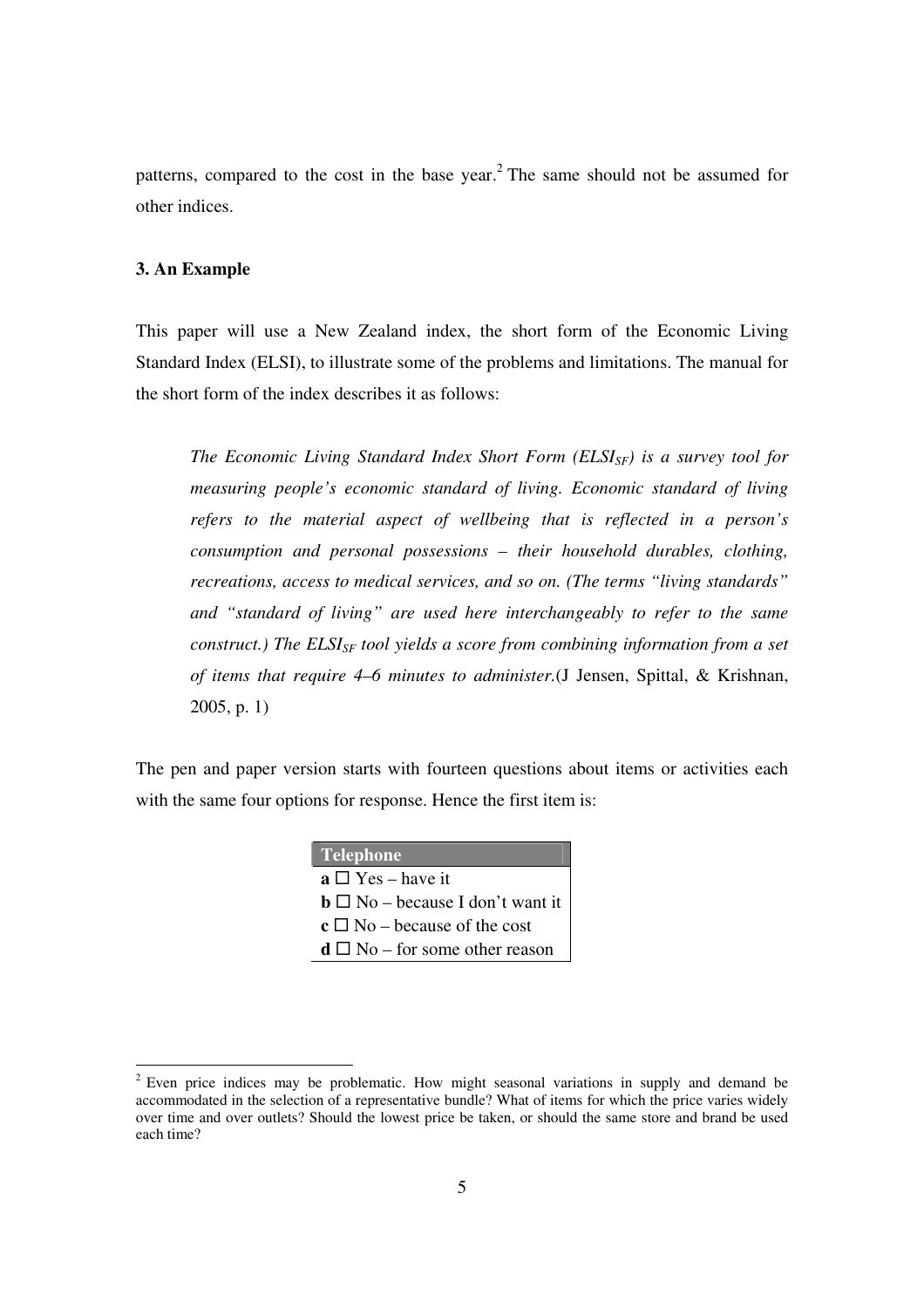There are six other items, including a washing machine, a good pair of shoes and a personal computer, and seven activities such as visiting the hairdresser, having holidays away from home and having family or friends over for a meal.

These are followed by eight economizing measures with three options for each. Hence:

| <b>Gone without fresh fruit and</b><br>vegetables to help keep down<br>costs |
|------------------------------------------------------------------------------|
| $A \square$ Not at all                                                       |
| $B \square A$ little                                                         |
| $C \square A$ lot                                                            |

Other measures include "Spent less time on hobbies than you would like to help keep down costs" and "Done without or cut back on trips to the shops or other local places to help keep down costs".

The remaining three questions are:

| Generally, how would you rate your material standard of<br>living? <sup>1</sup> |
|---------------------------------------------------------------------------------|
| $a \Box$ High                                                                   |
| $\mathbf{b} \Box$ Fairly high                                                   |
| $\mathbf{c} \square$ Medium                                                     |
| $d \square$ Fairly low                                                          |
| $e \Box$ Low                                                                    |
|                                                                                 |

**Generally, how satisfied are you with your current material standard of living?** 

- **a** □ Very satisfied
- **b** □ Satisfied
- **c** □ Neither satisfied nor dissatisfied
- **d** Dissatisfied
- **e** □ Very dissatisfied

**How well does your (and your partner's combined) total income meet your everyday needs for such things as**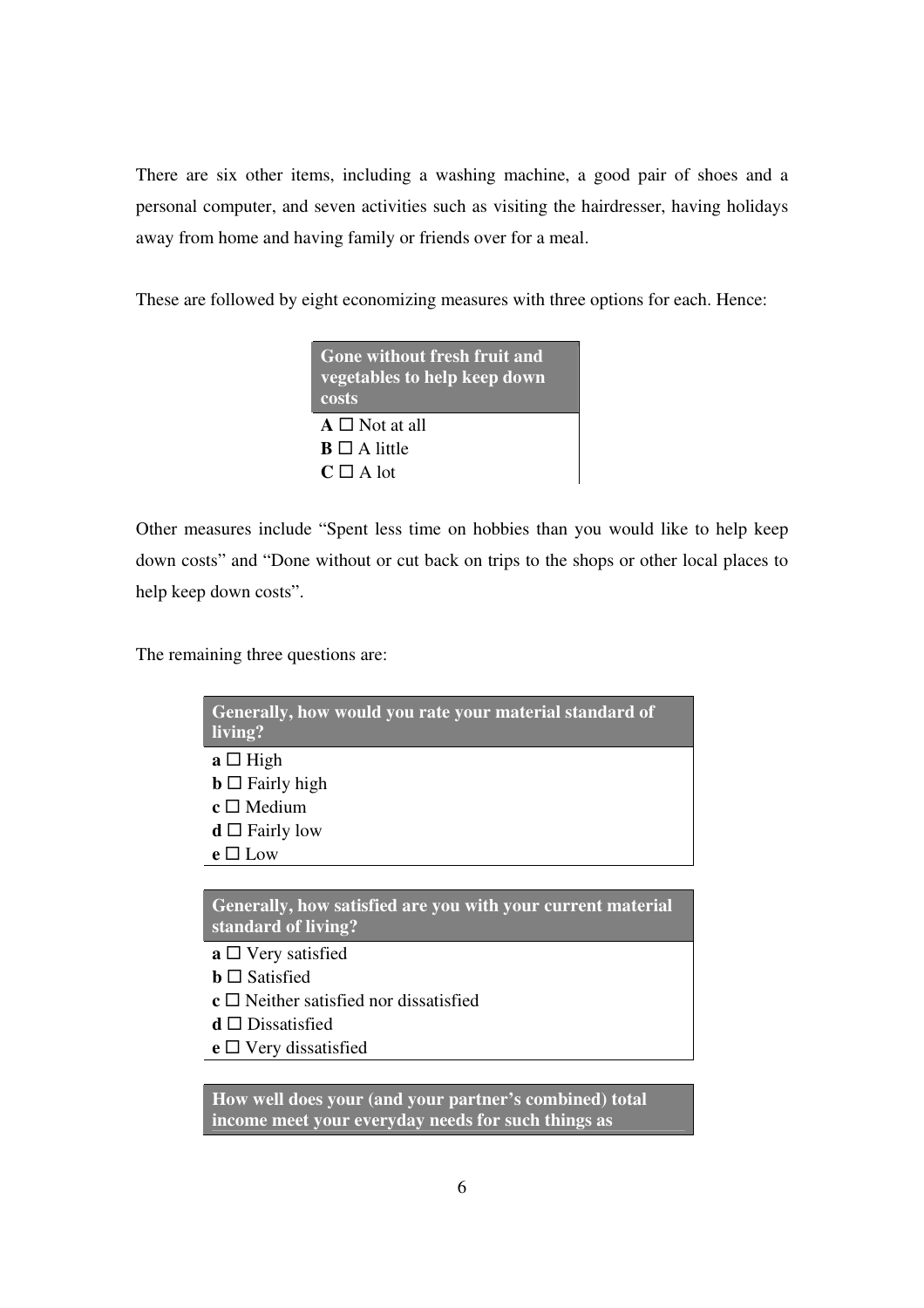| accommodation, food, clothing and other necessities? Would<br>you say you have not enough money, just enough money,<br>enough money, or more than enough money? |
|-----------------------------------------------------------------------------------------------------------------------------------------------------------------|
| $a \square$ Not enough                                                                                                                                          |
| $\mathbf{b} \Box$ Just enough                                                                                                                                   |
| $c \Box$ Enough                                                                                                                                                 |
| $\mathbf{d} \square$ More than enough                                                                                                                           |

The responses are then scored. For the first fourteen questions, responses "No, because of the cost" score zero, all other answers score one. For the next eight questions, "Not at all" scores 2, "A little" scores 1, and "A lot" scores 0. Finally, of the last three questions, the first two score a-e from 4 down to 0, and the third scores a-d from 0 up to 3.

These give a maximum score of 41. Somewhat surprisingly, anyone scoring below 10 is then assigned a score of 10 ("to truncate the outliers"), after which 10 is deducted from all scores, so that everyone then will score somewhere between 0 and 31. The final step is to classify into intervals as follows:

| Score ranges for the ELSI <sub>SF</sub> |                       |                      |  |  |  |
|-----------------------------------------|-----------------------|----------------------|--|--|--|
| <b>ELSI<sub>SF</sub></b> score          | Living standard level | Label                |  |  |  |
| $0 - 8$                                 |                       | Severe hardship      |  |  |  |
| $9 - 12$                                | 2                     | Significant hardship |  |  |  |
| $13 - 16$                               | 3                     | Some hardship        |  |  |  |
| $17 - 20$                               | 4                     | Fairly comfortable   |  |  |  |
| $21 - 24$                               | 5                     | Comfortable          |  |  |  |
| $25 - 28$                               | 6                     | Good                 |  |  |  |
| $29 - 31$                               |                       | Very good            |  |  |  |

# **4. Assessment**

We can now consider this index in terms of the three steps listed at the start of this paper, asking if there is a specific basis for the results of each step: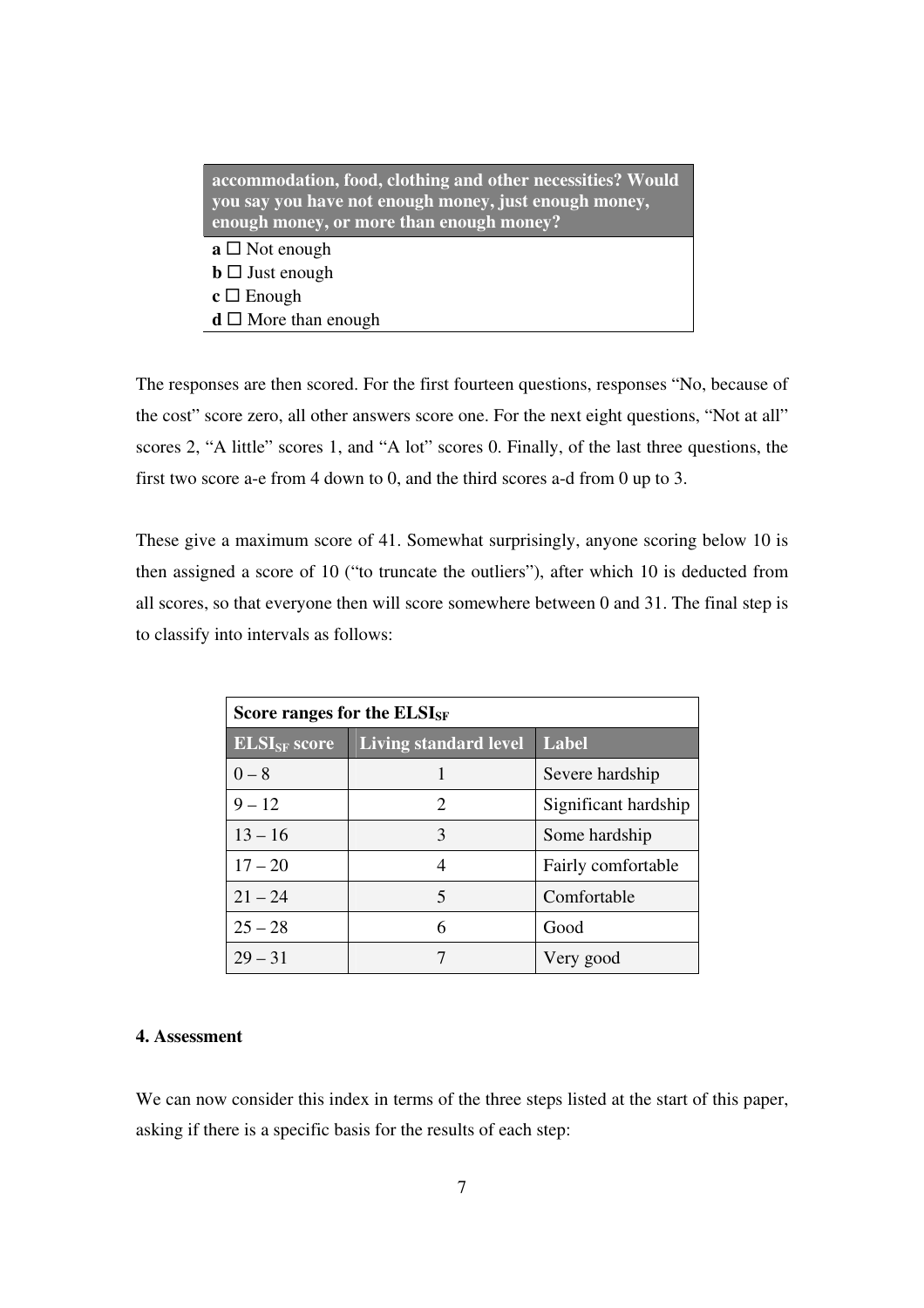#### 4.1 The constituent items have to be selected

Jensen et al state:

*Over time, the item set will age and some items will change their properties and cease to contribute to the measurement of living standards...it is desirable – as with the Consumer Price Index – for the scale's content to be reviewed from time to time to ensure that its validity and discriminating power are preserved.* (J Jensen et al., 2005, p. 30)

This is true. However, the selection of items for the CPI is based on people's spending habits. It is hard to see an equivalent justification for the particular items selected for ELSI<sub>SF</sub>. This is important, because we could imagine two or more alternative selections which may yield different results, but over which we would have no basis for claiming that one selection is superior to the other(s). Similarly, we could have two selections, where one contains all the items in the other, plus some more. It may be possible to change the results (in terms of people's relative scores, for example) simply by adding more items.

### 4.2 Weights must be assigned to these items

In the CPI, the weights are expressed in terms of the quantities of the various items included in the bundle. As above, this is based on people's spending patterns, and there is a clear basis for judging whether the chosen bundle is representative. There is no equivalent basis for weighting the different questions in the  $ELSI<sub>SF</sub>$  questionnaire. For example, is there any special reason why the first 14 questions all have equal weight? Moreover, the relative weights of the last three questions could be reduced by expanding the initial group of items by a further 10. The last three questions could be omitted completely, or an additional five questions with scores between zero and four could be added. There is no a priori reason why any one selection should be preferred over another.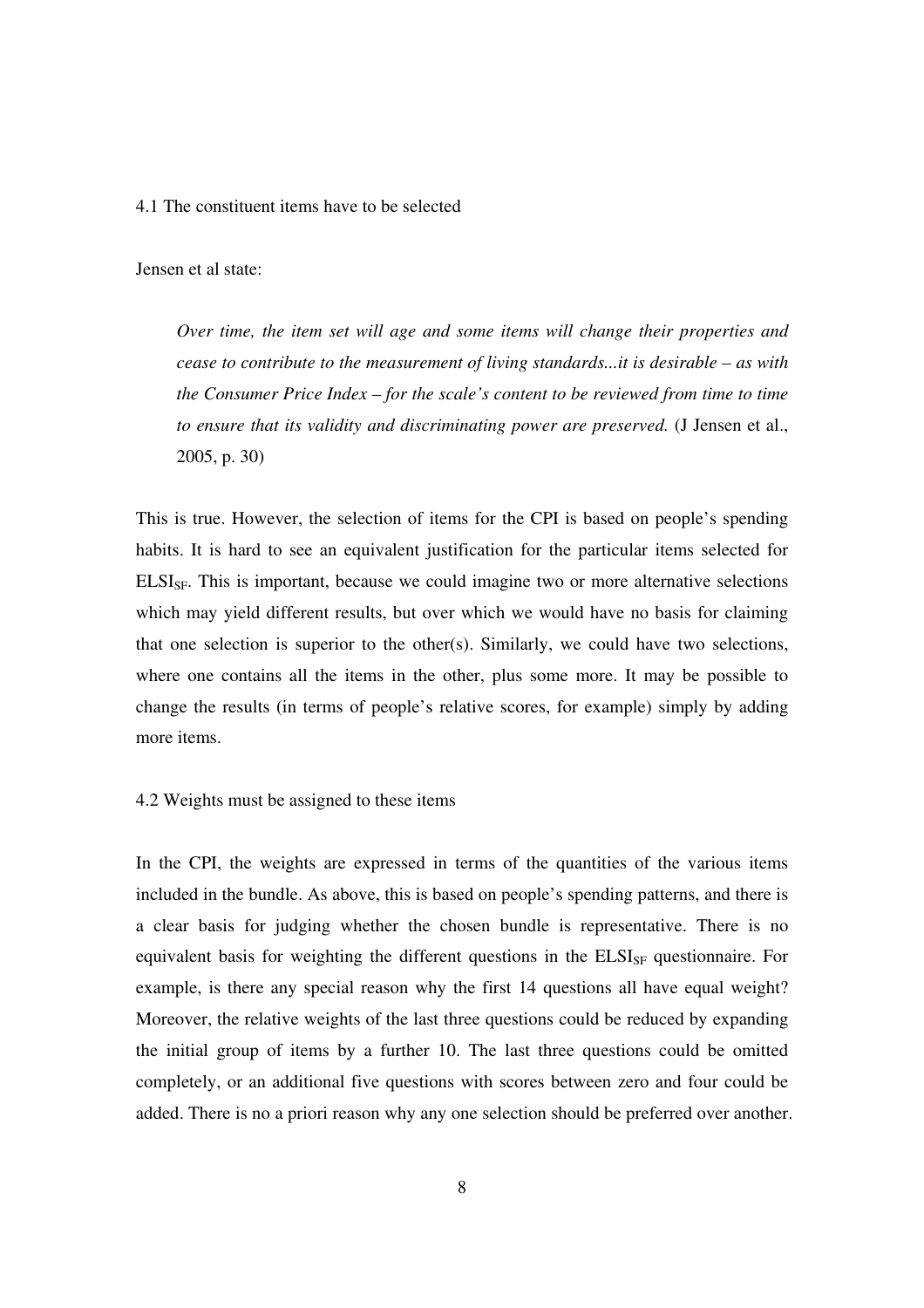For the full version of ELSI, statistical criteria were used to determine weights, but this begs the question whether the choice of weights is a statistical issue or something that is influenced by the specific meaning behind the values of the variables (what the variables represent). If the latter is important, then statistical criteria in isolation, being based solely on the patterns of numbers, cannot give a solution. Regardless, should it be assumed that determinants of living standards are statistically related in any particular way?

### 4.3 Values for each of the items must be determined

For the CPI, the values assigned are the prices that are observed. Once again, there is a clear basis for these values, and there is a precise interpretation of the results of the calculations (the cost of purchasing the specified bundle, or, more precisely, the cost in comparison to the cost of that bundle in the base year). There is no such interpretation for an  $\mathrm{ELSI}_{\mathrm{SF}}$  score, either with the short or the long form of the index. Is there any particular reason why each of the first 14 questions should have values of zero or one? We could even ask about the interpretation of the questions. Someone deciding an overseas holiday is not feasible, and so opting for a holiday in a local bach could state that they did not want an overseas holiday (score of 1), or see it as an option that they cannot afford (score of 0). Those who have come to terms with their current circumstances would be recorded as having higher living standards than those in identical circumstances who have expectations that are higher (and presumably unrealistic if they are not affordable). In other words, the index may not be measuring living standards, but rather the extent to which people accept the standards they are experiencing. This is particularly the case if many of the items (such as phones) are widely available, in which case the main determinant of interpersonal differences would be the subjective questions. Similarly, there is no a priori reason why the answers of the last questions should be scored 0-4 or 0-3 in increments of one, rather than changing in twos or fives, say.

In summary, at each of these three steps, if we are to ask why the questionnaire has been constructed in this particular way, there is no firm answer that can be given, and no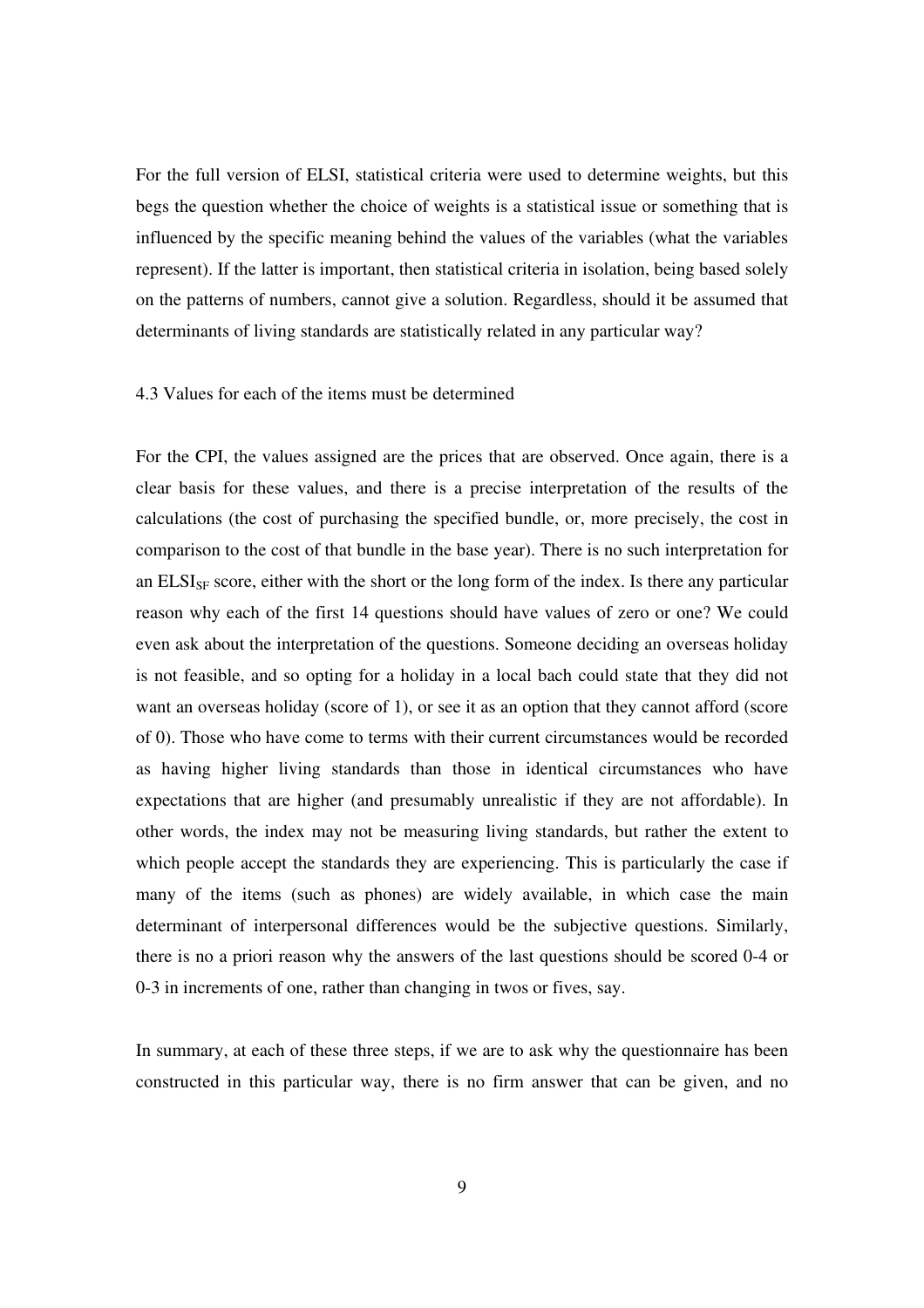unique form that can be determined. It may therefore be possible to construct numerous alternative indices giving different results.

# **5. Discussion**

 $\overline{a}$ 

Jensen et al state "One of the goals in the development of the  $ELSI_{SF}$  was to develop a scale that closely replicated results that would be obtained if the full ELSI scale were used".(J Jensen et al., 2005, p. 29) While this is desirable in that it provides a more economical measure than the full scale, it may not overcome the legitimacy problem, as this applies to a degree to both measures. One warning sign is the simple pattern of weights in ELSI<sub>SF</sub>. Had such an index been constructed in isolation, its validity could be open to question. The closeness of overall relationship with the full ELSI scale may be a phenomenon common to several alternative simplified versions with divergent individual results. Even with one simplified version, we do not know whether the results for particular individuals would be similar on both measures, as all that was found was a similarity in "mean scores and spreads for the population and for important population subgroups".(J Jensen et al., 2005, p. 29)

One reason for similarity in results could be that the individual components are correlated. If so, then it would be more transparent, and no less meaningful, to consider one or two indicator variables.

Distortions in an index could be considered at two levels. First, the observed ordinality in the data may be wrong due to incorrect cardinal measurement or weighting of components. Different values or weights could alter the ordering. Second, even if the observed overall ordering is correct, the observed values may not be meaningful as cardinal measures.<sup>3</sup> The first problem is serious, but even if it is assumed away, care should be taken in use of the data due to the second problem.

 $3$  It should be noted that much of the analysis in John Jensen, Sathiyandra, & Matangi-Want (2007) relies on the overall ordering only, thereby avoiding the second problem.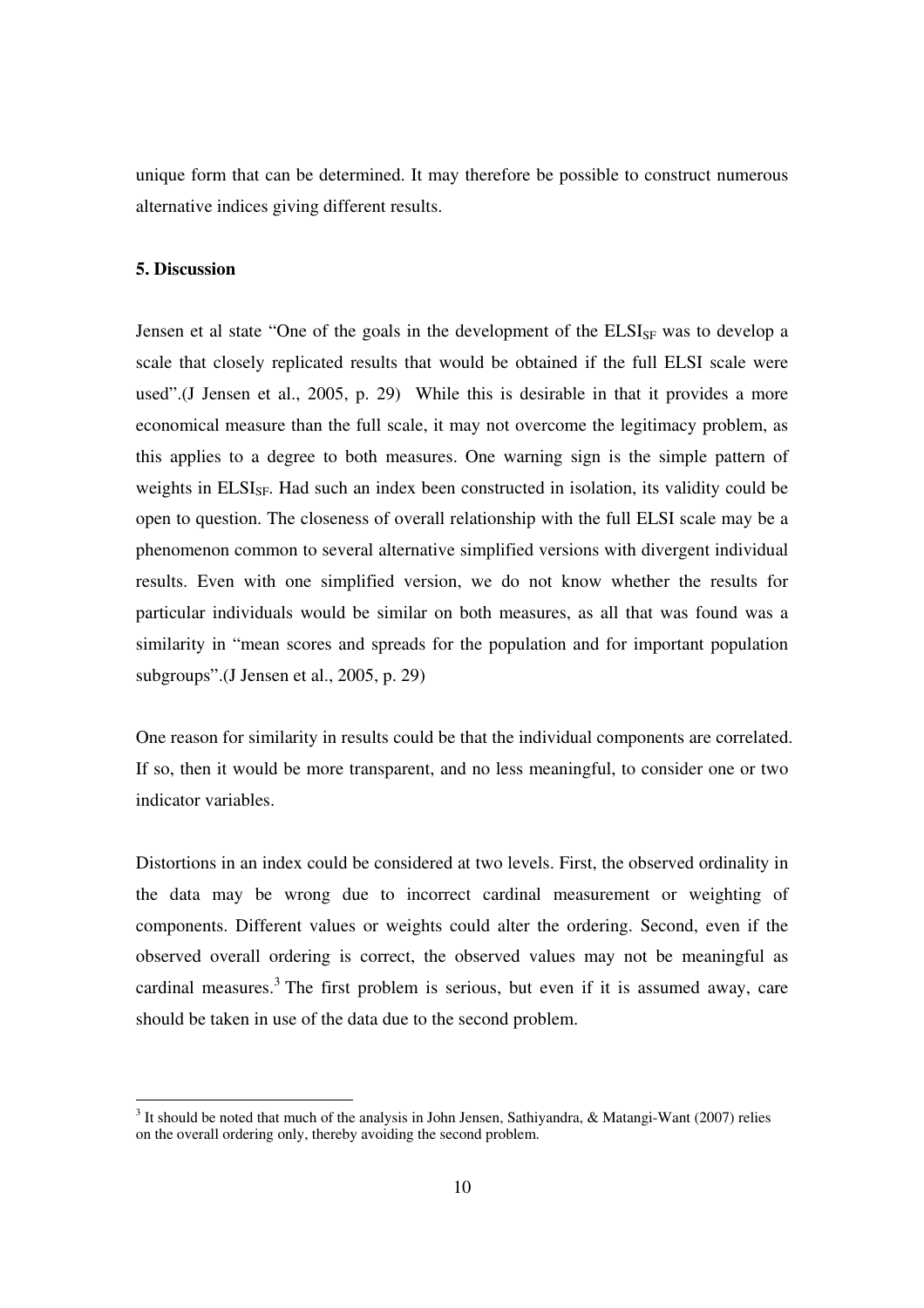To illustrate the particular problems that can arise if we try to treat indices as cardinal measures, consider their use in regression analyses. In linear regression, we would be estimating the relationship between a unit change in one variable and change in another variable. This change is assumed to be constant, irrespective of the absolute values of the variables. Hence, if an  $ELSI_{SF}$  measure is used as an independent variable, the impact of a change from 5 to 6 is assumed to have the same effect on the dependent variable as a change from 25 to 26. In multiple regression without interaction terms, the magnitude of the impact is also assumed to be constant irrespective of the values of all the other independent variables. This is a restrictive assumption in the best of circumstances, but the absolute values of  $ELSI_{SF}$  are a product of its construction, and there is no particular reason why one construction should be chosen over another. The significance of this cannot be overstated.

Consider a common research finding, namely that there is a positive, or an inverse, relationship between two variables. This is often taken to have policy significance. Now imagine a variable such as  $ELSI_{SF}$  where, for argument's sake, we shall assume that the ordering is correct. In other words, someone who really has a higher living standard also has a higher ELSI<sub>SF</sub> score. By stretching sections of the scale and compressing others, it may be possible to reverse the sign of the relationship of  $ELSI_{SF}/\text{Iiving}$  standard with the other variable.

Here is a crude illustration with synthetic data and a small number of observations, as set out in Table 1. If we start with Y1, the points are distributed symmetrically around the X axis and, unsurprisingly, no relationship is found between  $X$  and  $Y$ .  $Y2$  is a transformation of Y1, where positive Y values are divided by 5 and negative values multiplied by 5. Note that this does nothing to change the ordering of the Y values. The result, shown in Figure 2, is a statistically significant, positively sloped trend line and an  $R<sup>2</sup>$  of 0.198. Y3 is also a transformation of Y1, but the reverse of that for Y2. Consequently the  $R^2$  is the same, but this time the slope is negative, as seen in Figure 3.

Table 1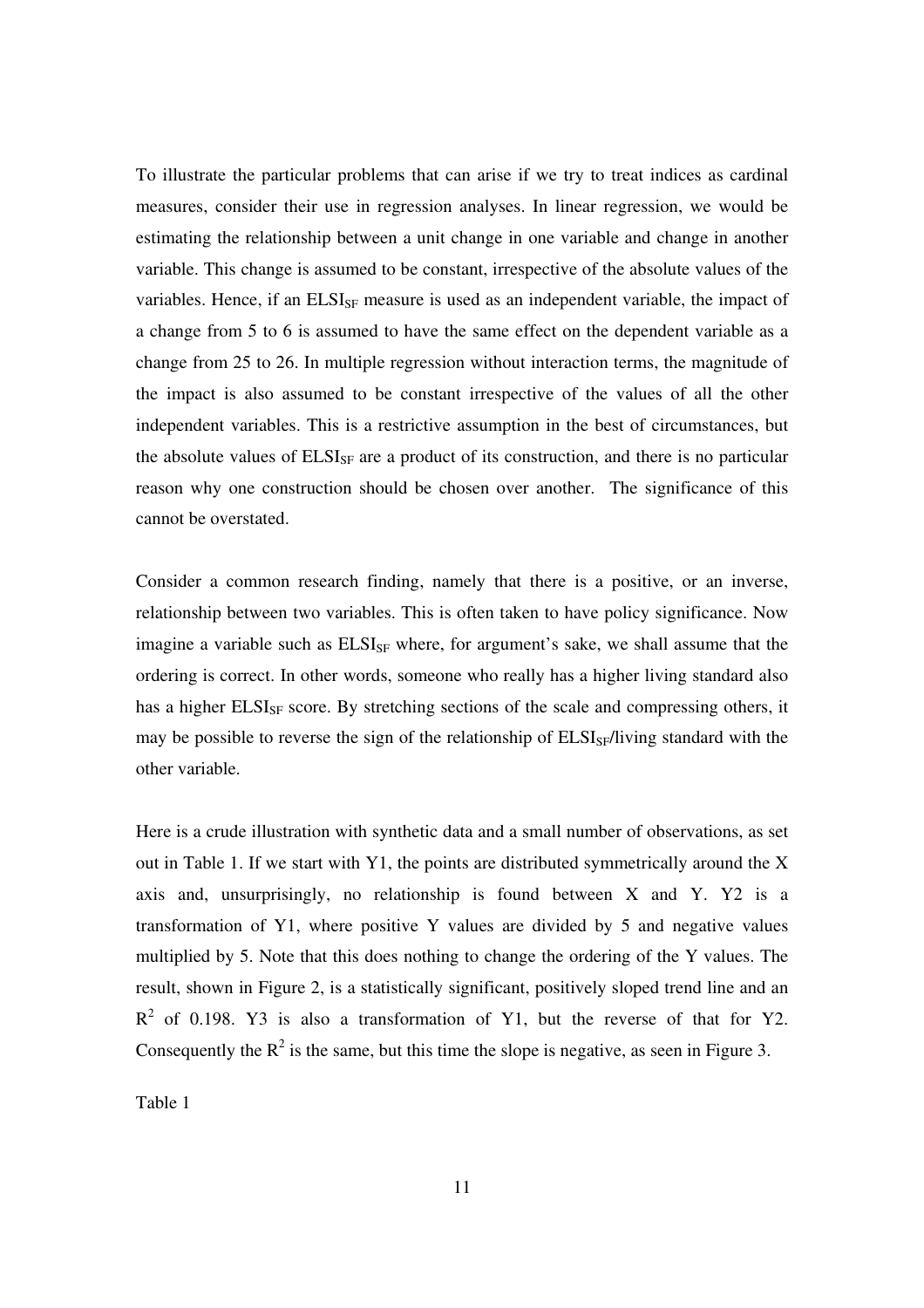| $\rm\overline{X}$ | Y <sub>1</sub>           | Y <sub>2</sub> | Y3             |
|-------------------|--------------------------|----------------|----------------|
| $\mathbf{1}$      | 9                        | 1.8            | 45             |
| $\overline{c}$    | 8                        | 1.6            | 40             |
| 3                 | 7                        | 1.4            | 35             |
| $\overline{4}$    | 6                        | 1.2            | 30             |
| 5                 | 5                        | $\mathbf{1}$   | 25             |
| 6                 | $\overline{\mathcal{L}}$ | 0.8            | 20             |
| $\overline{7}$    | 3                        | 0.6            | 15             |
| 8                 | $\overline{c}$           | 0.4            | 10             |
| 9                 | $\mathbf{1}$             | 0.2            | 5              |
| 10                | $\overline{0}$           | $\overline{0}$ | $\overline{0}$ |
| $\mathbf 1$       | $-9$                     | $-45$          | $-1.8$         |
| $\overline{2}$    | $-8$                     | $-40$          | $-1.6$         |
| 3                 | $-7$                     | $-35$          | $-1.4$         |
| $\overline{4}$    | $-6$                     | $-30$          | $-1.2$         |
| 5                 | $-5$                     | $-25$          | $-1$           |
| 6                 | $-4$                     | $-20$          | $-0.8$         |
| 7                 | $-3$                     | $-15$          | $-0.6$         |
| 8                 | $-2$                     | $-10$          | $-0.4$         |
| 9                 | $-1$                     | $-5$           | $-0.2$         |
| 10                | $\overline{0}$           | $\overline{0}$ | $\overline{0}$ |



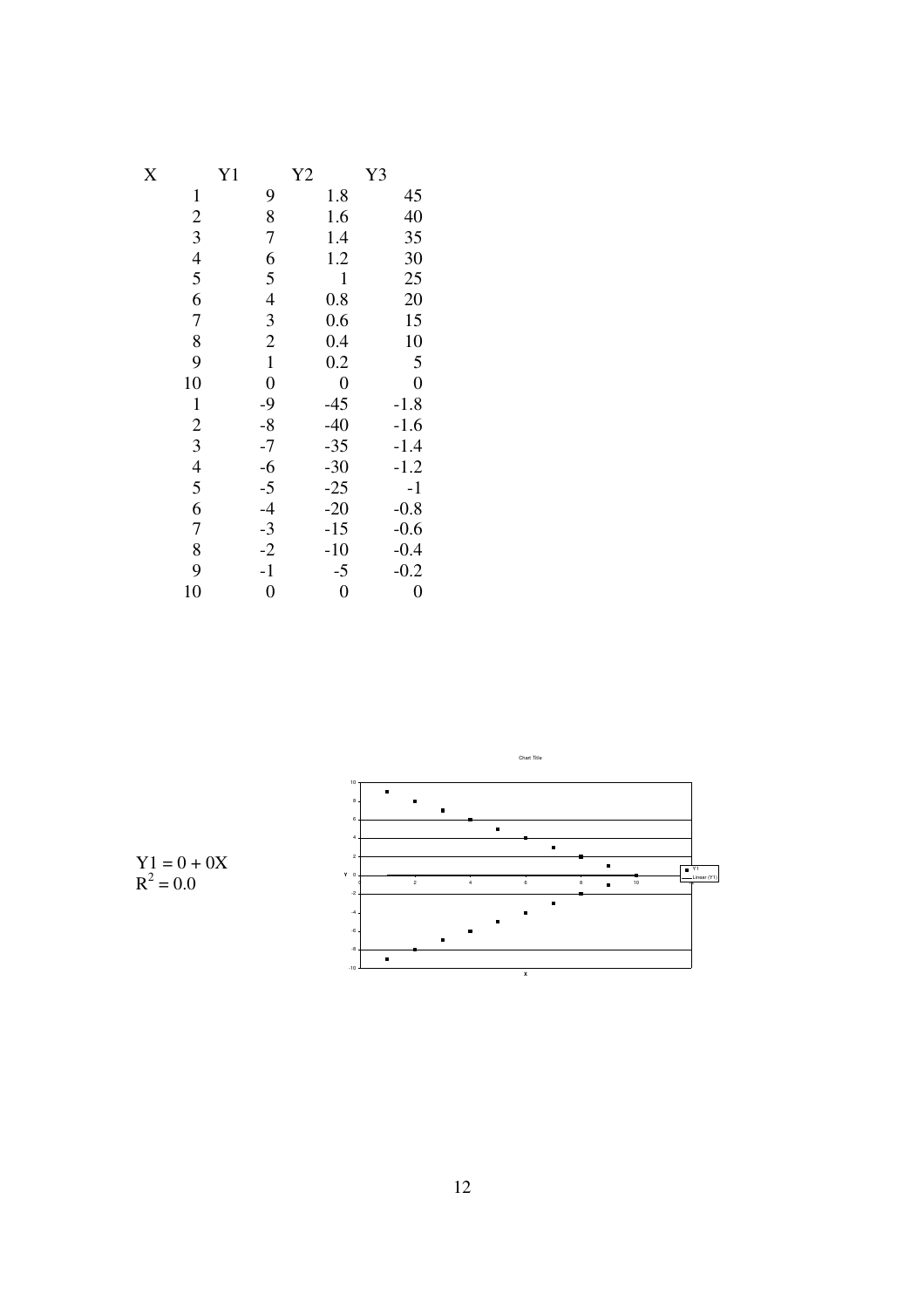

The fundamental conclusion to draw from this is that quantitative analyses that treat indices as cardinal measures should only be undertaken on indices that do actually have a cardinal basis. More generally, we must be very careful about interpretation of research findings that depend on indices.

Nevertheless Jensen (2005, p. 2) suggests use of  $ELSI_{SF}$  as a cardinal measure in at least two and possibly three of the four suggested broad research purposes, namely: examination of the effects of living standard differences on other outcomes; explanation of living standard variation; and possibly evaluation. Cardinality is not so important for description, the other suggested use.

In contrast to ELSI<sub>SF</sub>, the New Zealand Index of Deprivation, NZDep, is presented in what is specifically described as an ordinal scale, with values 0-10, and as an interval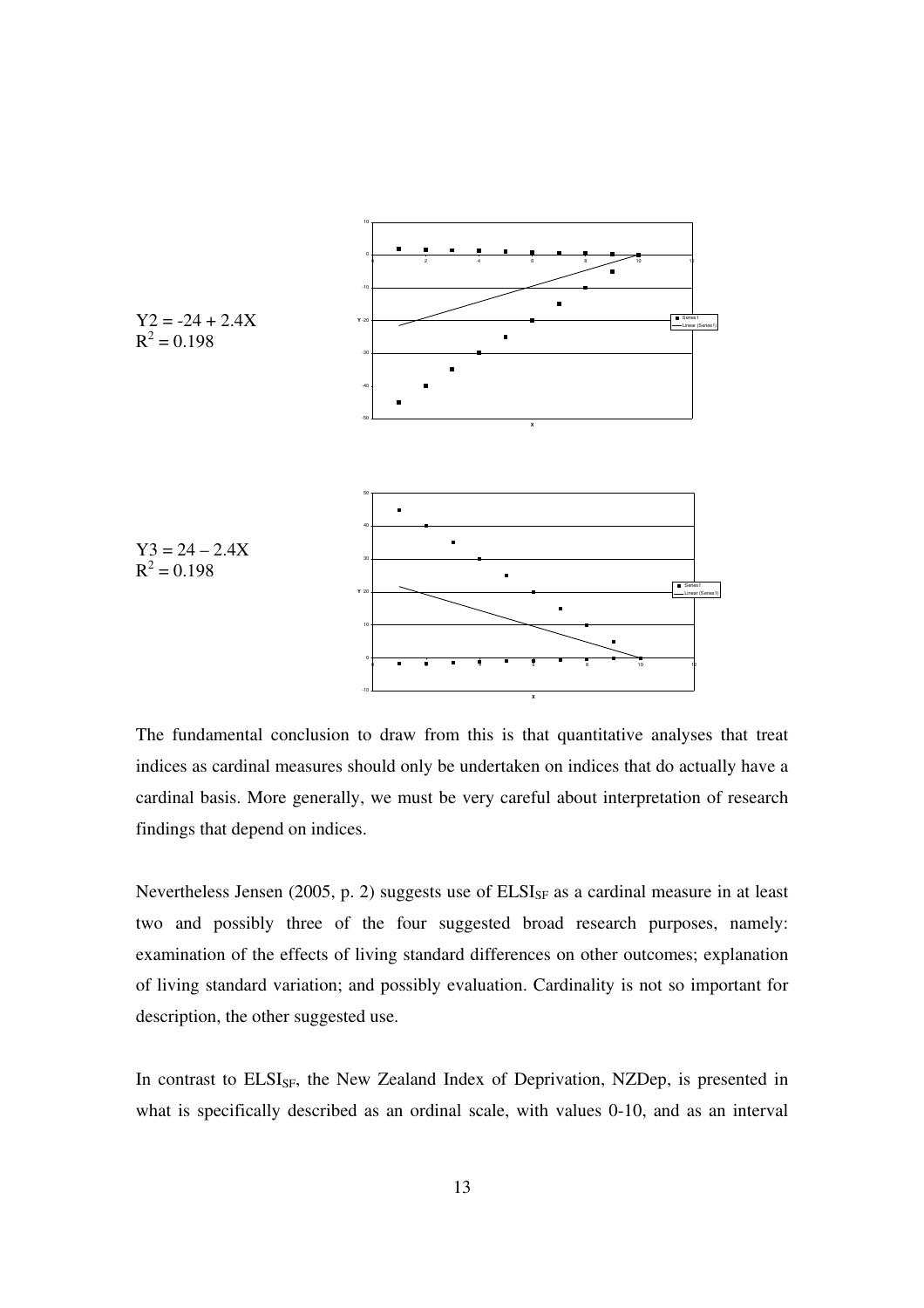score derived from a principal components analysis. This latter is also the basis for the ordinal scale. Consequently it can be argued that there is a statistical basis for the choice and weighting of components, and there is recognition of a lack of cardinality. (Salmond & Crampton, 2002) There may still be an issue about the specific values (as distinct from the weights) assigned to each component, however.

The NZDep2001 users manual includes the following warning about the ordinality of the measure:

- *If you are comparing two (or more) groups (eg fully immunised versus not fully immunised; or cot death cases versus control babies) compare the distributions of 10 scale values (or principal component scores) using a non-parametric test (since the scale values are ordinal, and the principal component scores are skewed, and may be more skewed in your dataset).*
- *If you are comparing rates of events with deprivation (eg mortality rates in a region compared across the ten deprivation scale values) you could calculate a rank correlation coefficient, or simply plot your results.* (Salmond & Crampton, 2002, p. 10)

Nevertheless, while they caution, "Population weighted average scores and their decile scale values for census area units should be avoided where possible", this is not because of ordinality, but rather, "as they disguise heterogeneity within census area units". (Salmond & Crampton, 2002, p. 11)

Further caution is urged on p.13:

### *Can I compare NZDep scores between different censuses?*

*Area comparisons at the meshblock level, over time, should not be attempted. Comparisons at a higher aggregation, such as Territorial Authorities, or perhaps Area Units, may be less fraught, but we would still urge great caution in the interpretation of changes from one area to another.*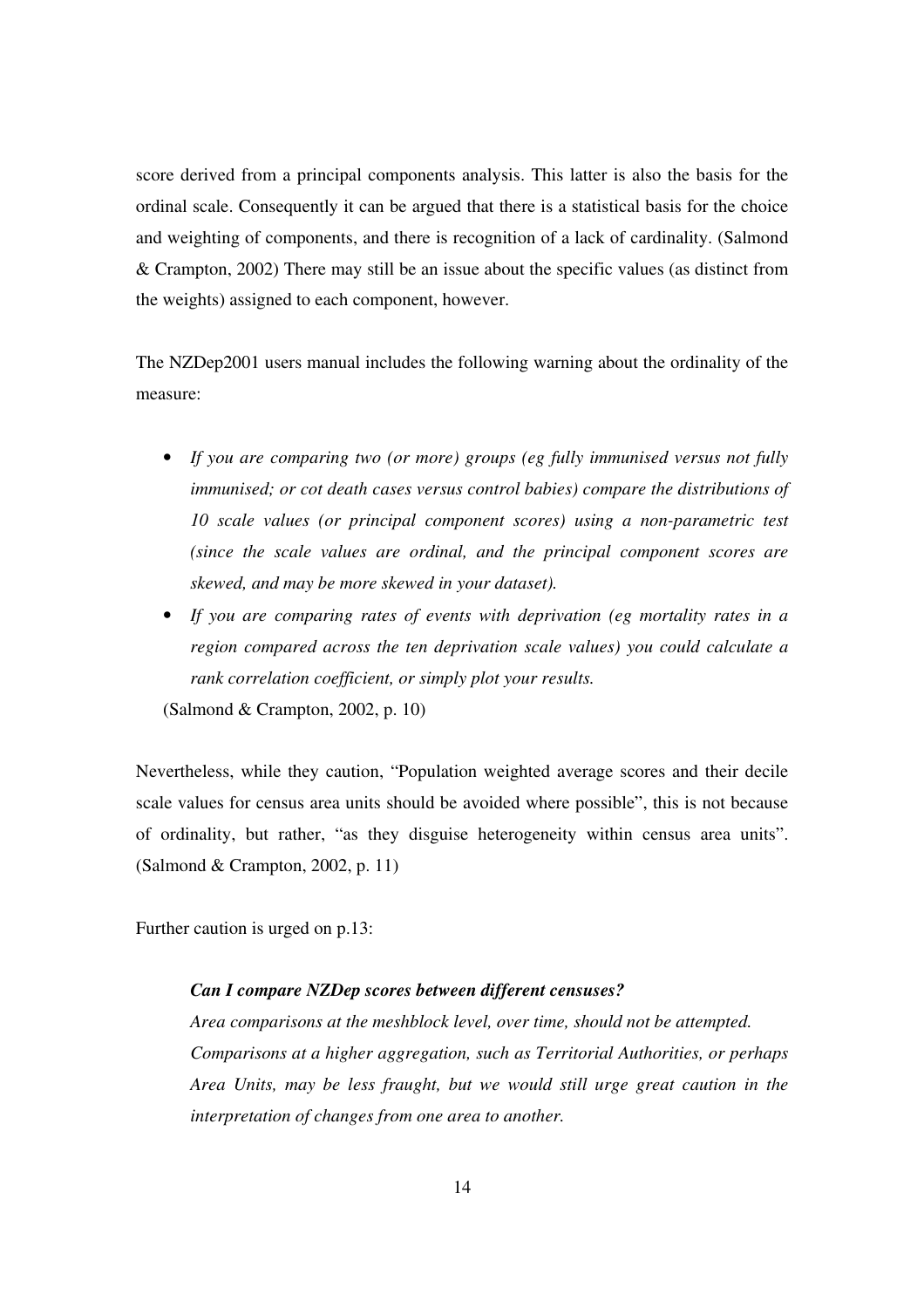*Comparing relationships between deprivation and another variable, over time, may be less fraught, but we would still urge caution* 

# **6. It could be worse**

Given the criteria specified above, consider the following two indices:

6.1 The financial liberalization index (Abiad & Mody, 2005)

Six policy dimensions are each scored between 0 (fully repressed) and 3 (fully liberalized), and the scores added to give an index between 0 and 18. The dimensions are:

- 1. Remove credit controls
- 2. Remove interest rate controls
- 3. Remove entry barriers in the banking sector
- 4. Remove operational restrictions
- 5. Privatization of financial institutions
- 6. Remove restrictions on international financial transactions

6.2 The gender gap index (Hausmann, Tyson, & Zahidi, 2006)

The method of construction of this index is described on p.7 of the report. There is one feature in particular that merits special attention. Klaus Schwab writes in the Preface:

*The country comparisons are meant to serve a dual purpose: as a benchmark to identify existing strengths and weaknesses; and as a useful guide for policy, based on learning from the experiences of those countries that have had greater success in promoting the equality of women and men.* (Hausmann et al., 2006, p. v)

The meaning of "equality" is apparent in the nature of the index, as described later in the document: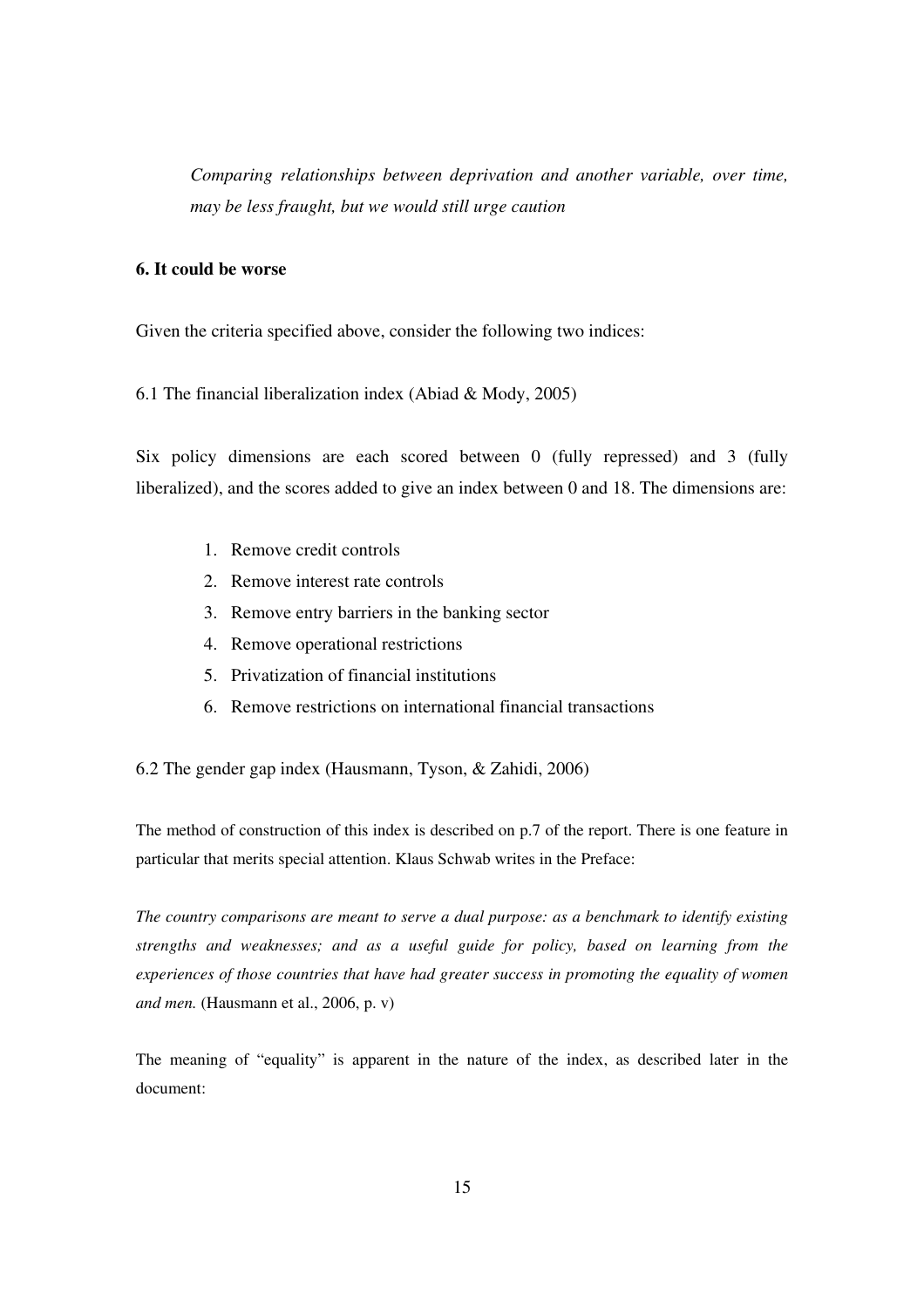*Hence, the index rewards countries that reach the point where outcomes for women equal those for men, but it neither rewards nor penalizes the cases where women have advantage over men in particular variables.* (Hausmann et al., 2006, p. 5)

*Truncating the data at the equality benchmarks for each variable translates to assigning the same score to a country that has reached parity between women and men and one where women have surpassed men.* (Hausmann et al., 2006, p. 7)

In other words, if women underachieve according to some selected measure, this indicates gender inequality, but where they are outperforming men in some other measures, it is ignored.

### **7. Indices and Aggregation**

A further point arose in discussion with Arthur Grimes about a conference address we heard in 2006. It involved an econometric analysis using an index. Arthur questioned what would happen if the variables making up the index had opposite effects on the dependent variable and did not move together. Another way to see this point is to recognize that an index is an aggregate. There is no loss of accuracy from the use of aggregates if the components of the aggregate are homogeneous in terms of relationships with other relevant variables, or there is a fixed mix of components (i.e. there is a constant "representative element" of the index). Conversely, there can be problems with aggregates if the elements i) do not have the same impact on other variables, and ii) do not move together. This suggests that indices can be problematic even when there is a specific statistical reason for the weightings. We should not assume that their components have identical relationships with other variables under analysis. In particular, this means that the legitimacy of an index is dependent on the particular application and the variables with which it is associated. Its validity cannot be determined independently of context.

#### **8. Conclusion**

In conclusion, there are three aspects of the construction of an index that require explanation: the choice of variables; the weightings given to the variables; and the values